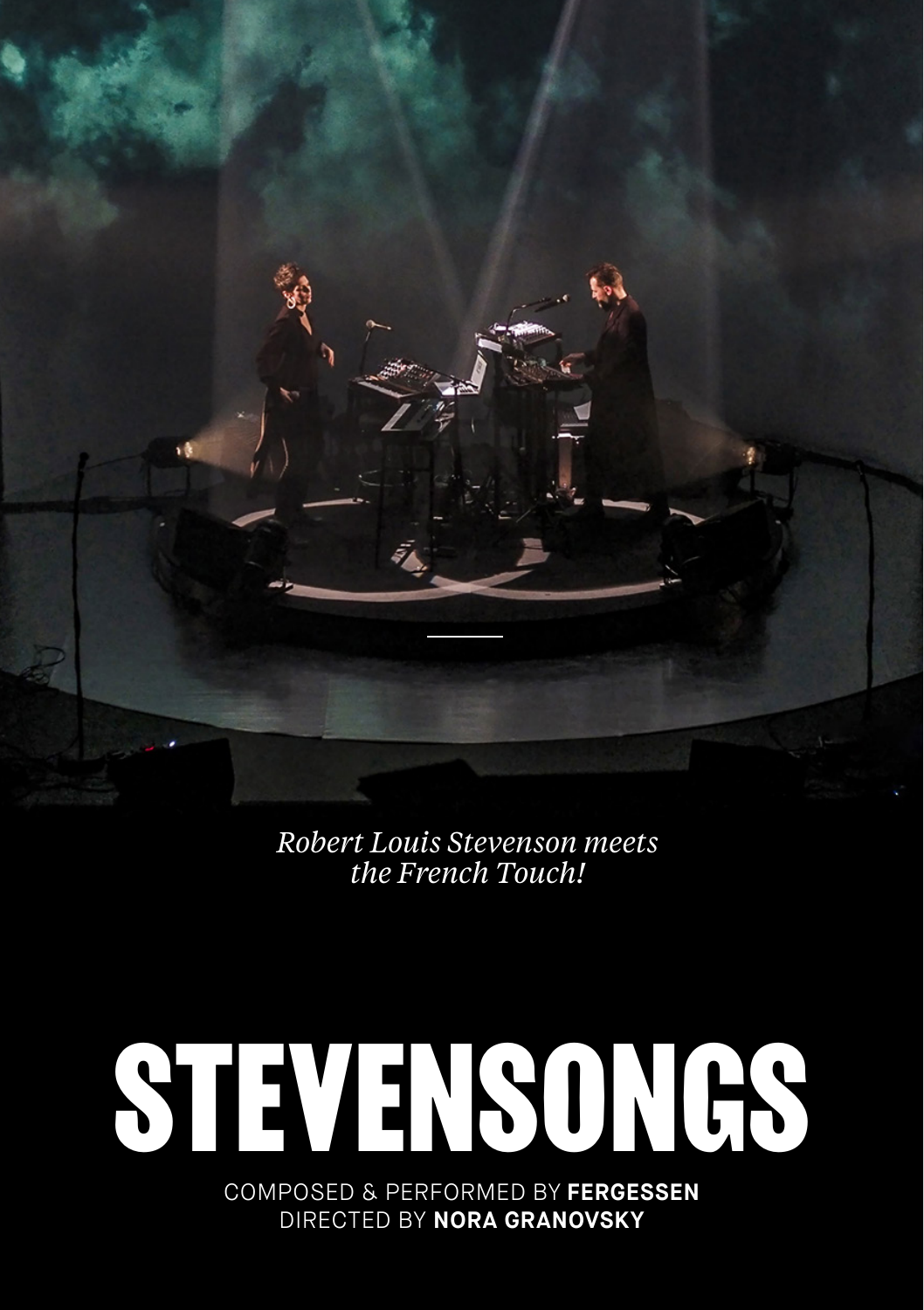

Scenography & video : Pierre Nouvel

SETTING TO MUSIC SOME OF THE MOST BEAUTIFUL POEMS AND LETTERS BY SCOTTISH AUTHOR ROBERT LOUIS STEVENSON, THE FRENCH DUO FERGESSEN, DIRECTED BY NORA GRANOVSKY, CREATE A LIVE SYNTHETIC-FOLK ATMOSPHERE, WHERE TEXT AND MUSIC INTERTWINE. AN ECHO CHAMBER FOR STEVENSON'S WORDS TO RING BOTH IN ENGLISH AND IN FRENCH. HERE STARTS A SENSITIVE JOURNEY TOWARDS INNER AND FARAWAY PLACES

«FOR NO MAN LIVES IN THE EXTERNAL TRUTH AMONG SALTS AND ACIDS, BUT IN THE WARM, PHANTASMAGORIC CHAMBER OF HIS BRAIN, WITH THE PAINTED WINDOWS AND THE STORIED WALL.» R.L.S

"For Him shall the drum be beat For him, be raised the song…" R.L.S, The Feast of Famine - Marquesan Manners – Chap II. The Lovers.

"Our lives, and every day and hour, One symphony appear: One road, one garden -- every flower And every bramble dear." R.L.S, Songs Of Travel, I Know Not How It Is With You

"Write to me again in my infinite distance (…) I am too far off to be indiscreet. There are too few near me who would care to hear. I am rushes by the riverside, and the stream is in Babylon : breathe your secrets to me fearlessly; and if Trade Wind caught and carried them away, there are none to catch them (…) unless it were the Tropic Birds."

— «Ecrivez-moi encore dans mon éloignement infini (…) Je suis trop loin de tout pour être indiscret ; ceux qui voudraient écouter sont trop rares près de moi. Je suis les joncs près de la rive, et le ruisseau est à Babylone : confiez-moi vos secrets sans crainte ; et si l'alizé les attrapait et les emportait avec lui, il n'y aurait personne pour s'en saisir (…) en dehors des oiseaux tropicaux.»

R.L.S, Letters of R. L. STEVENSON, "Life in Samoa", XII, To J.M.BARRIE, November 1st 1892.

#### **[FRANCE TV INFO]**

"Scottish author Robert Louis Stevenson's words resonate, carried by the voices of French electro-pop duo Fergessen."

#### **[VOSGES MATIN]**

"A moment of poetry lightened up with modernity. An ode to travels, encounter, liberty and nature (…) Based on the incredible evocative power of Stevenson's words, they managed to build up bridges and superpose two worlds, cancelling the frontiers between texts and songs, so that all that remains is the vibrations and the will just to feel."

#### **[EST REPUBLICAIN]**

"A poetical immersion as a way to fly in the face of ambient morosity."